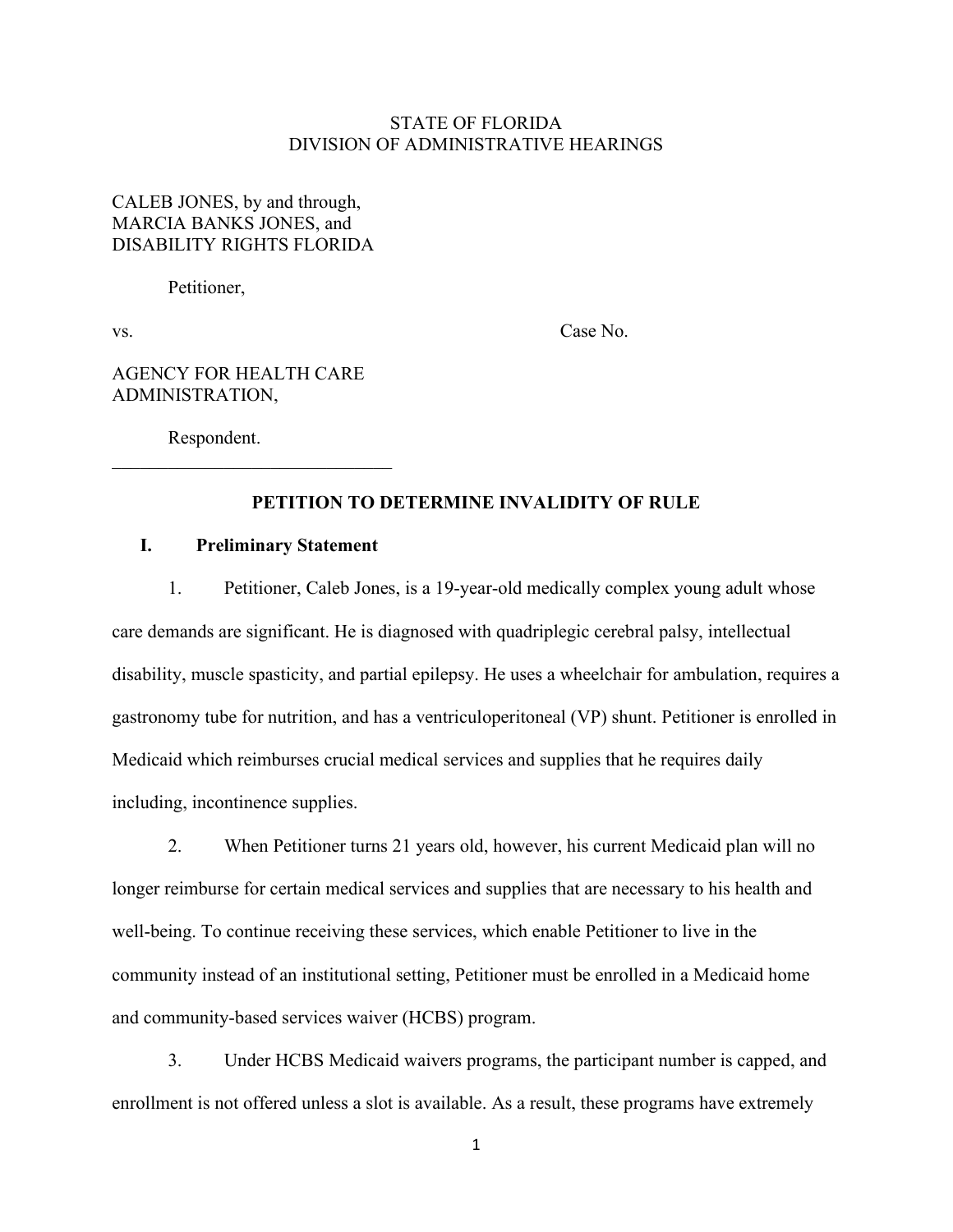lengthy waitlists. However, under Fla. Stat. §409.979(3)(f)(1), the Florida legislature has established criteria which allows individuals, like Petitioner to bypass the waitlist for Florida's Statewide Medicaid Managed Care (SMMC) Long Term Care waiver program (hereinafter, the "LTC Waiver"). Specifically, the Legislature allows individuals to bypass the LTC Waiver waitlist if they have a chronic debilitating health condition that make them "dependent upon 24 hour-per-day medical, nursing, *or* health supervision *or* intervention"). *Id.* (emphasis added).

4. Unfortunately, and in violation of Chapter 120 of the Florida Statutes,

Respondent, the Agency for Health Care Administration (AHCA or the Agency), relies on an unadopted rule which improperly narrows the criteria set forth in Fla. Stat. §409.979(3)(f)(1) and limits priority LTC Waiver enrollment to only those children aged 20 ½ years old who are enrolled in Medicaid and actively receive private duty nursing services. Specifically, the Agency statement that operates as an unadopted rule and which was applied to Petitioner when he was denied priority LTC Waiver enrollment is as follows:

> Current Florida Medicaid recipients who meet certain requirements do not have to be screened for the Statewide Medicaid Managed Care (SMMC) Long-Term Care (LTC) program; these recipients include: *Persons who are receiving Florida Medicaid services, and…[a]re a child under age 21 already enrolled in Medicaid and getting private duty nursing services; 1 six (6) months before the child's 21st birthday, the child's MMA plan sends a referral to CARES to help transition the child to the SMMC LTC program.* (Emphasis added).

5. Petitioner is not yet 20  $\frac{1}{2}$  and does not actively receive private duty nursing

services so the Agency, through its managed care plan contractor, Children's Medical Services (CMS), denied Petitioner's request for priority enrollment into the LTC Waiver program even

<sup>&</sup>lt;sup>1</sup> The Agency describes "private duty nursing services" as "medically necessary skilled nursing to recipients whose medical condition, illness, or injury requires the care to be delivered in their home or in the community." Fla. Admin. Code R. 59G-4.261 (November 2016).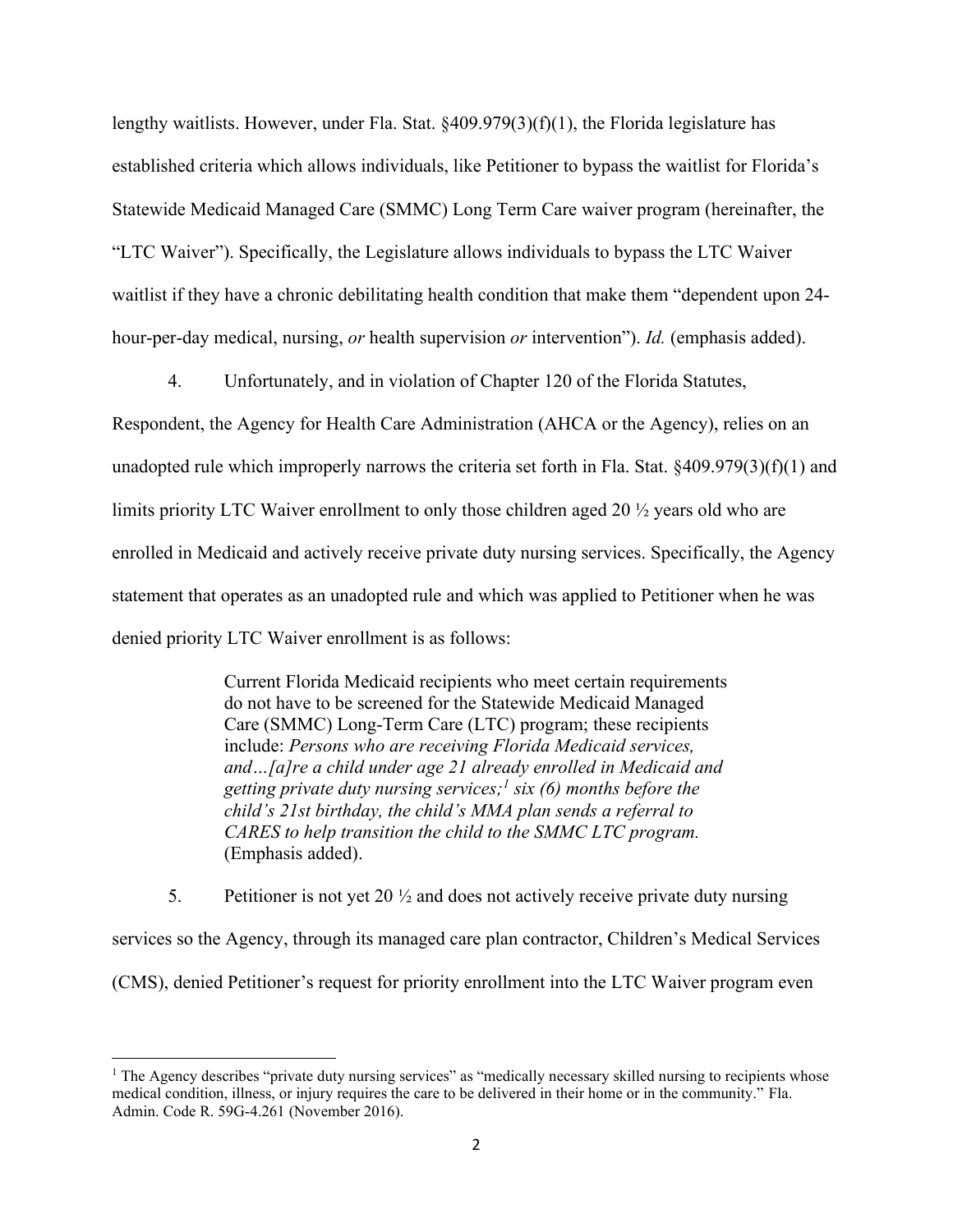though he meets the criteria set forth in Fla. Stat. §409.979(3)(f)(1) (i.e., he is an 18-, 19-, or 20 year-old whose health condition requires 24-hour-per-day health supervision and intervention).

6. Therefore, pursuant to Fla. Stat.  $\S 120.56(1)(a) \& (4)$ , Petitioner, having been substantially affected by the Agency's statement that acts as an unadopted rule, seeks an administrative determination of the invalidity of the Agency's statement on the grounds that it is an invalid exercise of delegated legislative authority because it is an unadopted rule that modifies and contravenes the provisions of Fla. Stat. §409.979(3)(f)(1).

#### **II. Parties**

7. Petitioner, Caleb Jones, lives at 10713 Sandy Oaks Drive, Jacksonville, Florida 32221. Petitioner's mother and court appointed guardian is Marcia Banks Jones who resides at the same address as Petitioner.

8. The Agency for Health Care Administration, located at 2727 Mahan Drive, Tallahassee, Florida, 32308, is the agency affected by this Petition. The Agency is responsible for administering the SMMC LTC Waiver. *See* Fla. Stat. §409.978(1).

#### **III. Disputed Issues of Material Fact**

9. Petitioner is unsure of what facts, if any, the Agency will dispute but based on past representations to Petitioner's guardian, Petitioner anticipates that the Agency, on the reliance of its statement which acts as an unadopted rule, will dispute that Petitioner meets eligibility for priority enrollment on the LTC Waiver as described in Fla. Stat. §409.979(3)(f)(1).

#### **IV. Ultimate Facts and Entitlement to Relief**

#### A. Description of the LTC Waiver & Its Enrollment Process

10. Florida's LTC Waiver administered through the Agency's long-term managed care program is authorized by 42 U.S.C. §1396n(c). The LTC Waiver furnishes an array of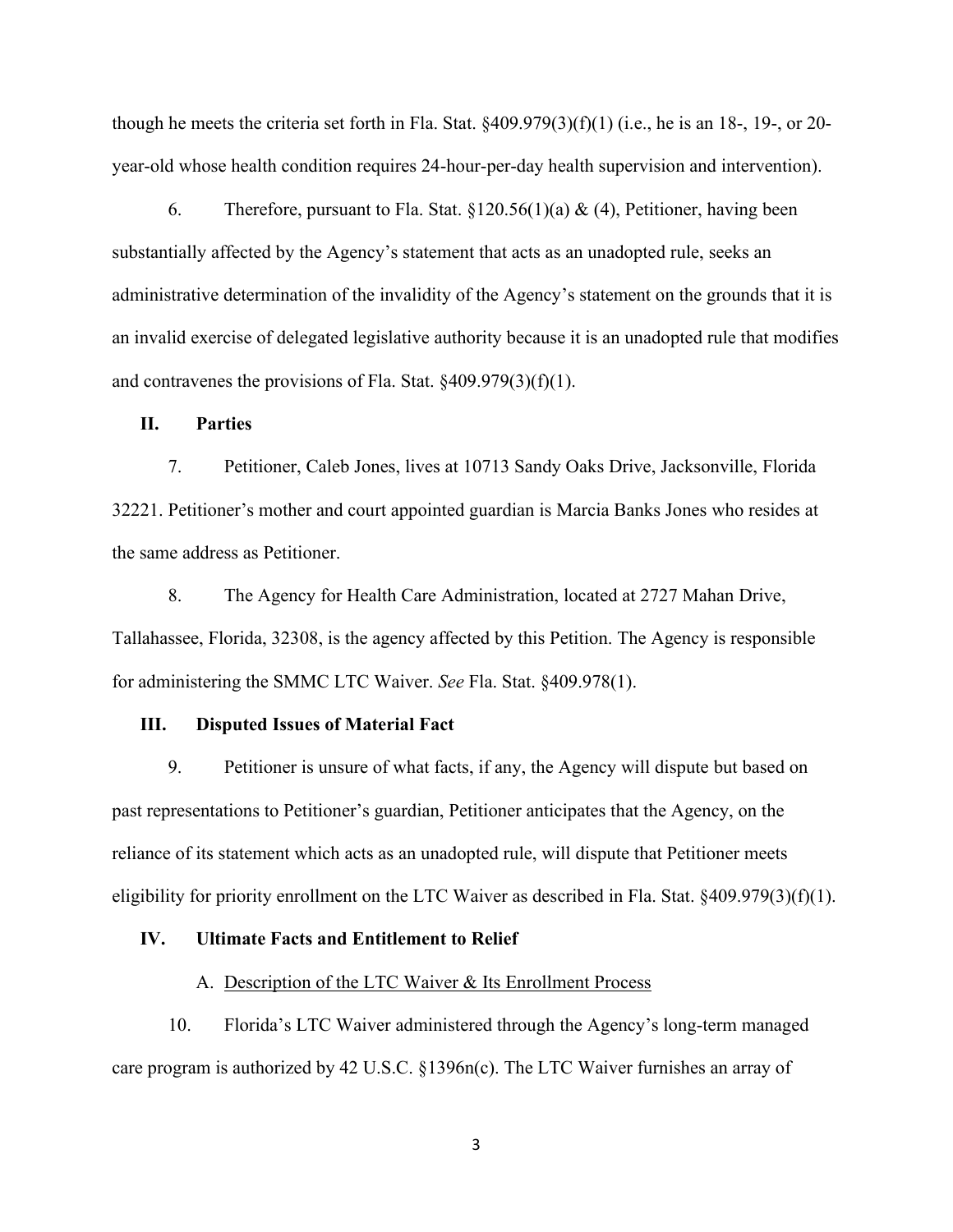HCBS services to Medicaid beneficiaries, including services that promote community integration and deter institutionalization. These services include, among other things, consumable medical supplies, like incontinence supplies, and private duty nursing. These services are not available to Medicaid beneficiaries aged 21 and older unless they are also enrolled on the LTC Waiver. *See*  Fla. Admin. Code R. 59G-4.192.

11. Fla. Stat. §409.979 governs LTC Waiver eligibility.

12. The LTC Waiver has limited capacity; therefore, immediate enrollment on the LTC Waiver is not guaranteed. Instead, individuals are prioritized for potential enrollment using a frailty-based screening tool that calculates and assigns a priority score. *See* Fla. Stat. §409.979(3)(a). As of November 29, 2021, there are approximately 55,260 individuals on the LTC Waiver enrollment waitlist awaiting enrollment and access to services.

13. When initiating an application for LTC Waiver services, most individuals are required to contact their regional Aging and Disability Resource Center (ADRC) and schedule an appointment to be screened for LTC Waiver eligibility and enrollment. Fla. Stat.

§409.979(3)(a)(1)-(2)

14. While most individuals who apply for LTC Waiver services must undergo an ADRC administered assessment using the frailty-based screening tool and then are placed on the LTC Waiver waitlist, Fla. Stat. §409.979(3)(f) allows certain, prescribed individuals to bypass the screening and waitlist process and, instead, affords them priority LTC Waiver enrollment.

15. Specifically, Fla Stat. §409.979(3)(f)(1) provides that:

"the following individuals are afforded priority enrollment for home and community-based services through the long-term care managed care program [LTC Waiver] and do not have to complete the screening or wait-list process if all other long-term care managed care program eligibility requirements are met…[a]n individual who is 18, 19, or 20 years of age who has a chronic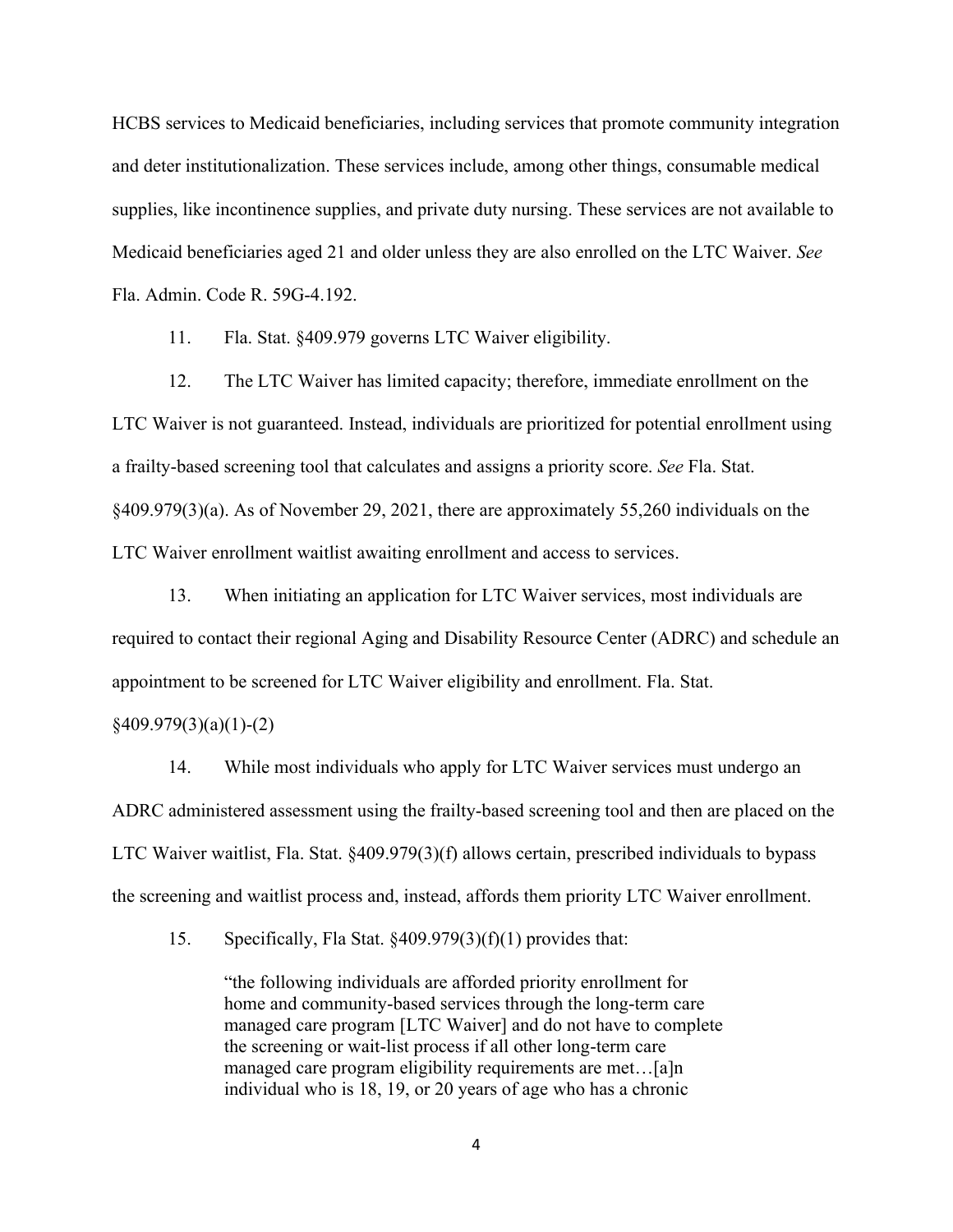debilitating disease or condition of one or more physiological or organ systems which generally make the individual dependent upon 24-hour-per-day medical, nursing, or health supervision or intervention."

- B. Description of the Agency's Statement Governing Priority LTC Waiver Enrollment for Individuals 18, 19, or 20 as an Invalid Exercise of Delegated Legislative Authority.
- 16. In deciding whether a person should be afforded priority LTC Waiver enrollment

pursuant to Fla. Stat.  $\S 409.979(3)(f)(1)$ , the Agency relies on the following statement

(hereinafter, "Agency's statement" or "statement"):

Current Florida Medicaid recipients who meet certain requirements do not have to be screened for the Statewide Medicaid Managed Care (SMMC) Long-Term Care (LTC) program; these recipients include: *Persons who are receiving Florida Medicaid services, and…[a]re a child under age 21 already enrolled in Medicaid and getting private duty nursing services; six (6) months before the child's 21st birthday, the child's MMA plan sends a referral to CARES to help transition the child to the SMMC LTC program.* (emphasis added).

- 17. This statement can be found in the following places:
	- a. The Agency's website page which describes the process for applying to the Statewide Medicaid Managed Care Long-Term Care Program, including the LTC Waiver, 2
	- b. The Agency's SMMC Model Health Plan Contract, Exhibit II-A, Section VI(E)(8)(b)(2), page 33-34,<sup>3</sup>
	- c. The policies of the managed care plans<sup>4</sup> that administer Medicaid on behalf of the Agency.
- 18. Nothing listed in paragraph 17 has been promulgated as a rule by AHCA.

<sup>&</sup>lt;sup>2</sup> This webpage is accessible at: https://ahca.myflorida.com/Medicaid/statewide\_mc/ltc\_scrn.shtml#scrn\_ex.

<sup>&</sup>lt;sup>3</sup> The AHCA SMMC Model Contract is accessible at: https://ahca.myflorida.com/medicaid/statewide\_mc/pdf/Contracts/2021-10-01/Exhibit\_II\_A\_MMA-2021-10-01.pdf.

<sup>4</sup> Managed care plans are defined at Fla. Stat. §409.926(10).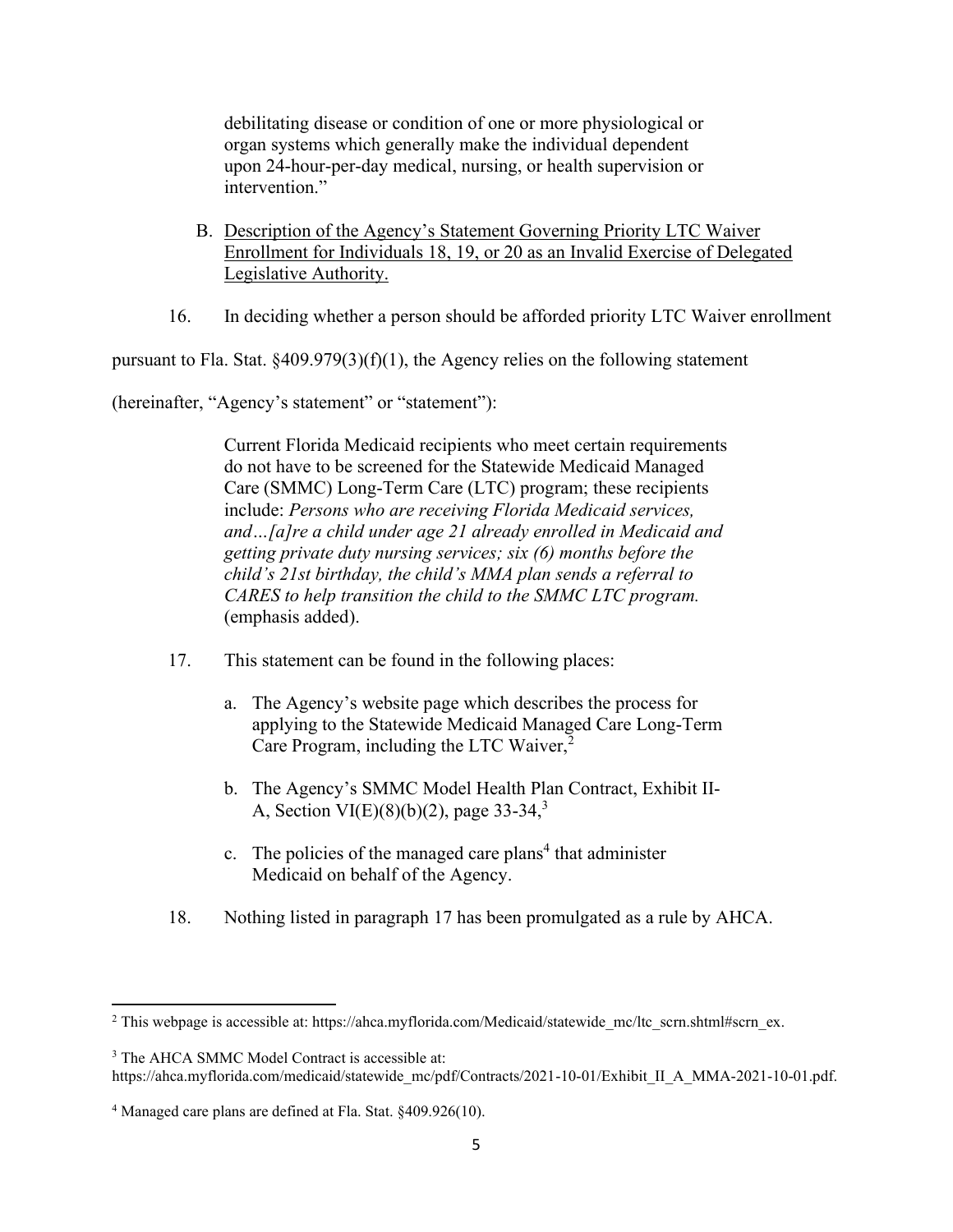19. This statement is a rule. The statement meets the definition of a "rule" because it is an agency statement of general applicability that implements, interprets, or prescribes the statutory law governing LTC Waiver eligibility and enrollment, and more specifically, the law governing when an individual may bypass the screening and waitlist process for the LTC Waiver. *See* Fla. Stat. §120.52(15). It is generally applicable because it applies uniformly to a class of individuals over which Respondent exercises authority – namely, all individuals seeking to bypass the LTC Waiver screening and waitlist process and, instead, be afforded priority LTC Waiver enrollment.

20. This statement is invalid because it is an unpromulgated rule. The Agency has failed to follow applicable rulemaking procedures set forth in Fla. Stat. §120.54(1)-(3) prior to generally applying the statement to all individuals seeking priority enrollment, based on the criteria set forth in Fla. Stat. §409.979(3)(f)(1), in the LTC Waiver.

21. The statement is invalid because it acts as a rule that enlarges, modifies, and contravenes the specific provisions of law it purports to implement. Even if the Agency were to adopt the statement as a rule, the statement modifies and contravenes the specific statutory provisions it purports to implement by allowing only the following individuals to be considered for priority enrollment under Fla. Stat. §409.979(3)(f)(1):

- a. Individuals presently eligible for and receiving Florida Medicaid services,
- b. Who are 20 ½ years, *and*
- c. Who actively receive private duty nursing services.

In sum, the statement is invalid because it acts to exclude from LTC Waiver priority enrollment pursuant to Fla. Stat. §409.979(3)(f)(1) al1 18-, 19-, and 20-year-old individuals who have a chronic debilitating disease or condition of one or more physiological or organ systems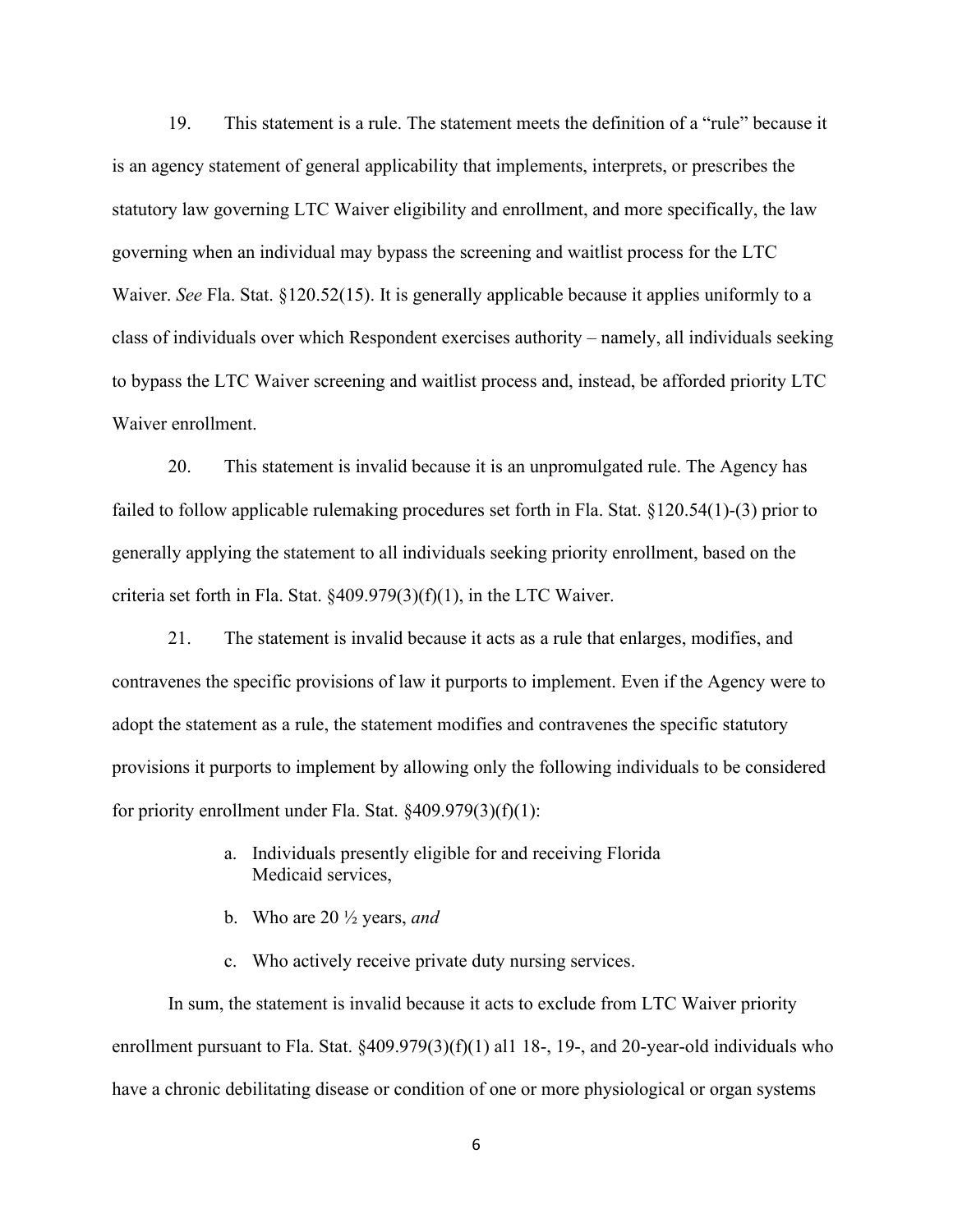which generally make the individual dependent upon 24-hour-per-day medical, nursing, or health supervision or intervention unless those individuals are also already enrolled in Medicaid, are age 20 ½ years, *and* actively receive private duty nursing services.

22. The statement is invalid because it is arbitrary and capricious. The Agency's statement is arbitrary because the decision to limit priority enrollment as described in Fla. Stat.  $§409.979(3)(f)(1)$  to only those individuals who are currently Medicaid enrolled, 20  $\frac{1}{2}$  years old, and actively receiving private duty nursing is unsupported by logic and the necessary facts. The statement is capricious because the Agency relies on it without having provided thought or reason behind the decision to limit the group of medically complex children eligible for priority enrollment. The statement precludes a balanced consideration of the criteria in Fla. Stat.  $§409.979(3)(f)(1)$  in determining whether an individual is entitled to priority LTC Waiver enrollment.

23. The Agency received notice, via electronic mail from undersigned counsel, of the intention to challenge the Statement as an unadopted rule first on May 6, 2019, and as recently as March 25, 2021.

#### **V. How Petitioners Are Substantially Affected**

A. Petitioner Caleb Jones

24. Any person who is substantially affected by an unadopted rule can request that an Administrative Law Judge determine that the rule is an invalid exercise of delegated legislative authority pursuant to Fla. Stat.  $\S$ [120.56(1) & (4). Petitioner, Caleb Jones, meets these criteria and has standing to bring this proceeding.

25. Petitioner is a 19-year-old medically complex young adult. Petitioner is enrolled in Florida's Medicaid program but is not enrolled in the LTC Waiver portion of the program.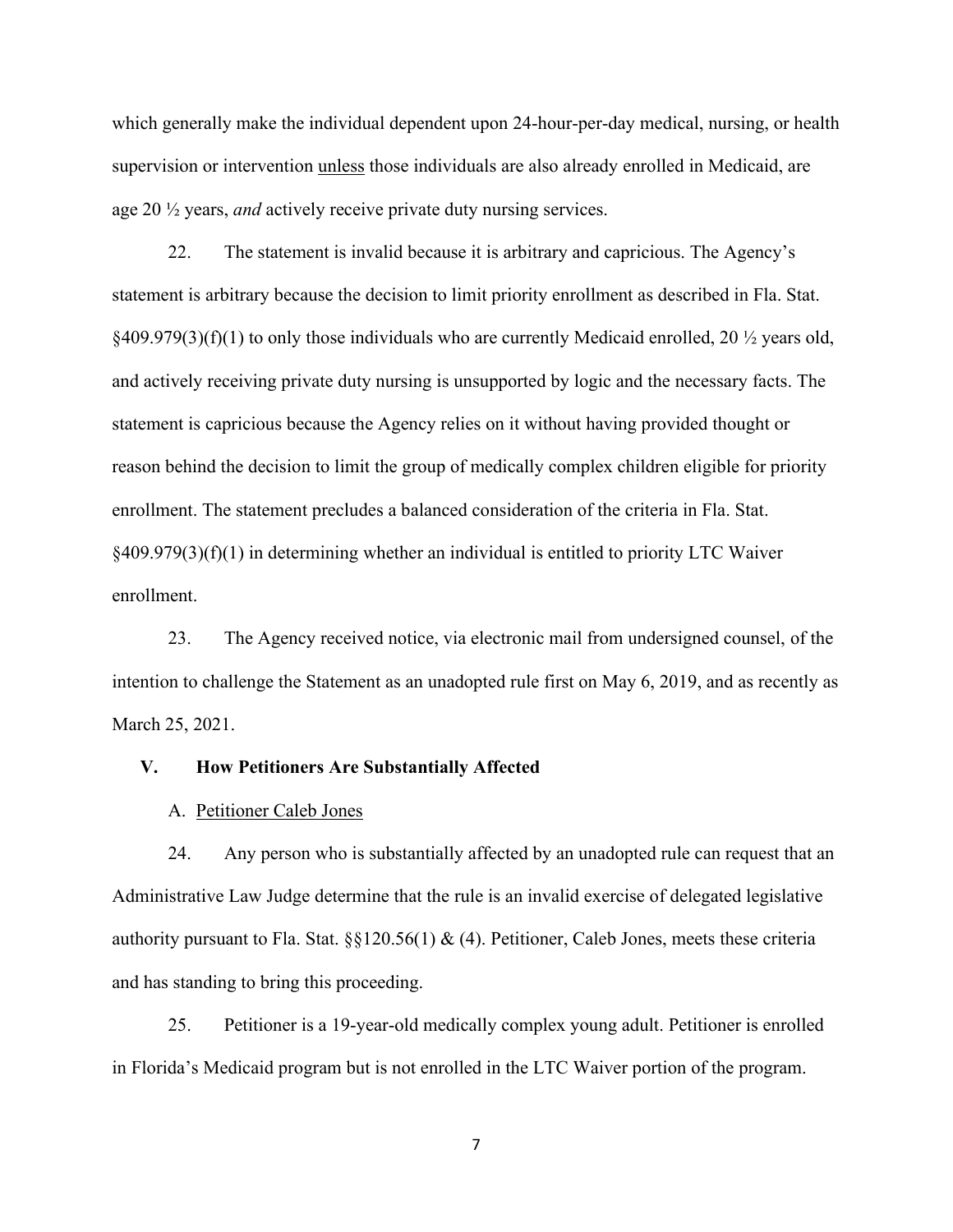26. Petitioner is diagnosed with quadriplegic cerebral palsy, intellectual disability, muscle spasticity, and partial epilepsy. He uses a wheelchair, requires a gastronomy tube for nutrition, and has a VP shunt. Petitioner is fully dependent on his caregivers for all activities of daily living. He requires physical assistance with ambulation, bathing, dressing, eating, grooming, and toileting. Petitioner cannot be left alone; if he is, his health and safety would be seriously jeopardized.

27. Petitioner's primary care physician, Dr. Rita Nathawad, confirms that Petitioner is "[a]n individual who is 18, 19, or 20 years of age who has a chronic debilitating disease or condition of one or more physiological or organ systems which generally make the individual dependent upon 24-hour-per-day medical, nursing, or health supervision or intervention."

28. Petitioner cannot toilet independently and requires incontinence supplies.

29. Petitioner is unable to feed himself or eat solid food. He requires supplemental nutrition through a feeding pump and gastronomy tube which requires consumable medical supplies like extension tubing and syringes.

30. On or about February 2021, Petitioner's guardian and biological mother requested that Petitioner's managed care plan, Children's Medical Services (CMS), assist Petitioner with enrollment on to the LTC Waiver.

31. CMS contracts with the Agency to administer Medicaid.

32. On or around that same time, Petitioner's CMS care coordinator, relying on the Agency's statement, instructed Petitioner's mother that the enrollment process could not begin because Petitioner was not 6 months away from turning 21. The CMS care coordinator further informed Petitioner's mother that Petitioner would not be eligible for priority enrollment on to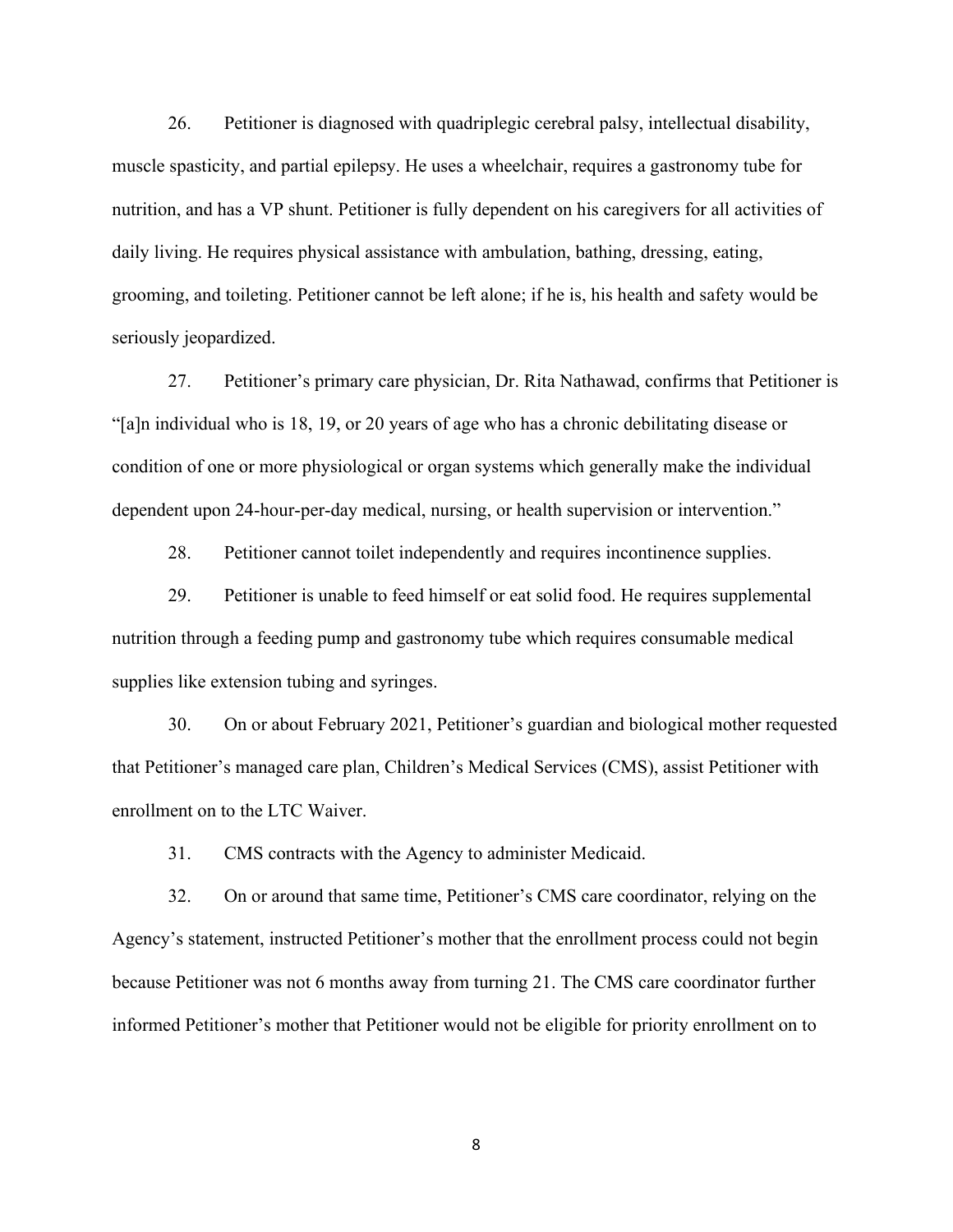the LTC Waiver unless he was authorized for and actively receiving private duty nursing services.

33. In February 2022, Petitioner's mother was once again informed that Petitioner would need to be receiving skilled nursing services to bypass the LTC Waiver screening process and that, if she wanted to apply Petitioner for the LTC Waiver, she would have to contact ElderSource (which is Duval County's ADRC responsible for non-priority LTC Waiver screening and waitlist placement). *See* Fla. Stat. 409.979(3)(a)(1) ([p]ursuant to s. 430.2053, aging resource center personnel certified by the Department of Elderly Affairs shall perform the screening for each individual requesting enrollment for home and community-based services through the long-term care managed care program).

34. The grounds for CMS's denial were based on the Agency's statement which acts as an unadopted rule; CMS found that Petitioner was not eligible for priority enrollment pursuant to Fla. Stat.  $\S 409.979(3)(f)(1)$  because he was not yet 6 months away from turning 21 and because he was not authorized for and receiving private duty nursing services.

35. Based on the Agency's statement, because Petitioner is not 6 months away from turning 21, he is not yet eligible for priority enrollment on the LTC Waiver even though he meets the criteria set forth in Fla. Stat. §409.979(3)(f)(1). Dr. Nathawad's clinic staff have counseled Petitioner's mother that there have been many times when, because of the delay (being required to wait until 20 ½ to begin the LTC Waiver priority enrollment process), their patients, upon turning 21, lose access to critical services like incontinence supplies since the priority enrollment process is not finished within the 6-month period. Thus, Petitioner's mother is concerned that, if Petitioner is not able to enroll in the LTC Waiver until he turns 20 ½ years old, then the delay will cause a lapse in services because, when he turns age 21, his current Medicaid plan will no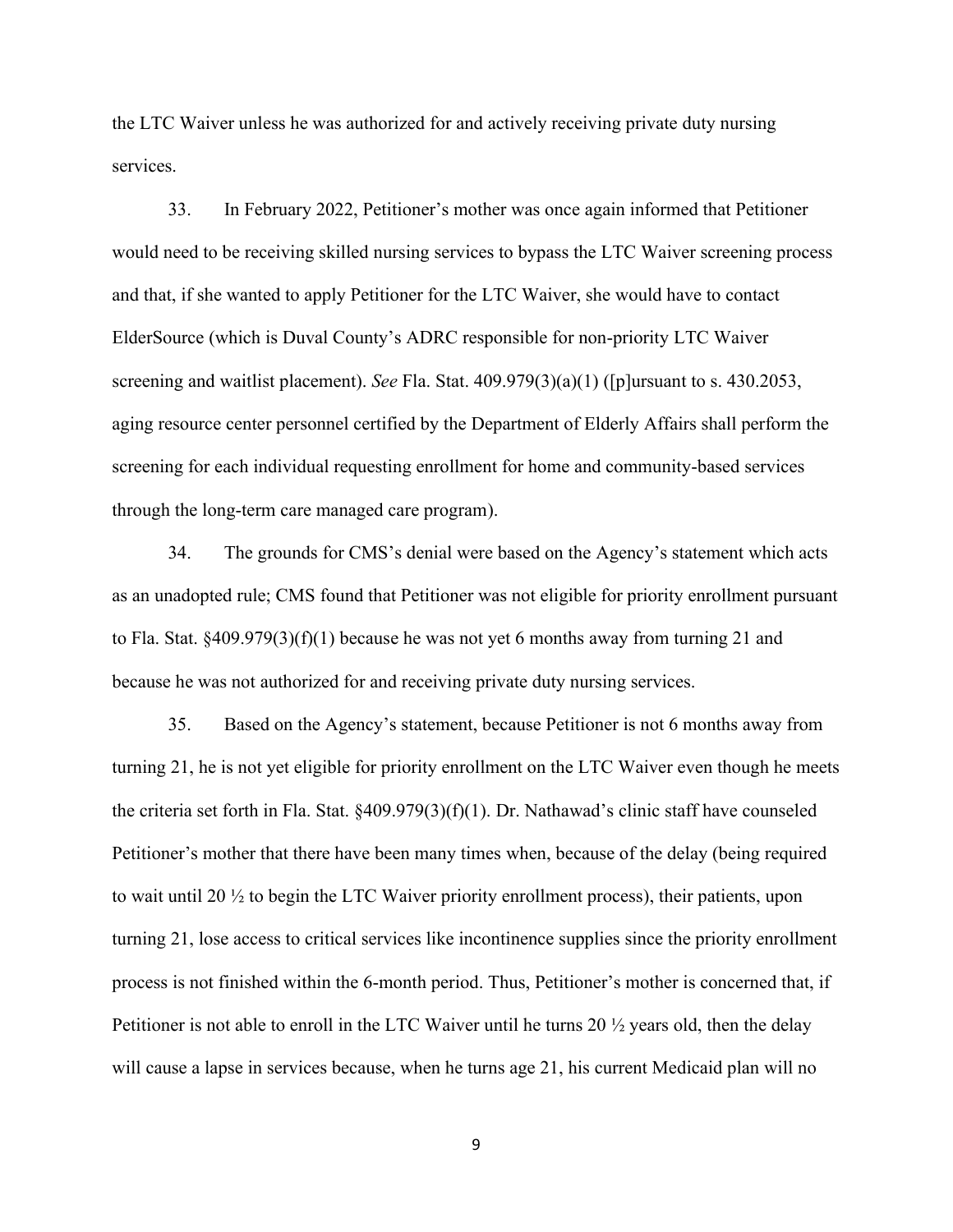longer cover certain services, like consumable medical supplies, that he requires to live safely and healthily in the community.

36. Additionally, as stated above, based on the Agency's statement, because Petitioner does not actively receive private duty nursing services, he is not eligible for priority enrollment on the LTC Waiver even though he meets the criteria set forth in Fla. Stat.  $§409.979(3)(f)(1)$ . While Petitioner is not authorized for and does not receive private duty nursing services, Dr. Nathawad is of the opinion that private duty nursing services are medically necessary for Petitioner and has offered to coordinate those services on his behalf. Dr. Nathawad's clinic staff have also told Petitioner's mother that patients have been denied priority enrollment on the LTC Waiver because they were not actively receiving private duty nursing.

37. Petitioner's mother, however, chooses to provide Petitioner all his hands on care and, therefore, does not utilize private duty nursing. She will continue to make this choice for as long as she is able. Importantly though, in the future, if something were to happen to Petitioner's mother and she could no longer care for him, Petitioner would require private duty nursing services to continue living in the community.

38. CMS, by relying on the Agency's statement and denying Petitioner priority LTC Waiver enrollment, substantially affects his right to bypass the waitlist and screening process pursuant to Fla. Stat.  $\frac{2409.979(3)(f)(1)}{4}$  as an 18, 19, or 20 year old individual "who has a chronic debilitating disease or condition of one or more physiological or organ systems which generally make the individual dependent upon 24-hour-per-day medical, nursing, or health supervision or intervention." This, in turn, jeopardizes his ability to live safely and healthily in the community because, without LTC Waiver enrollment by age 21, he will lose Medicaid coverage of critically needed services.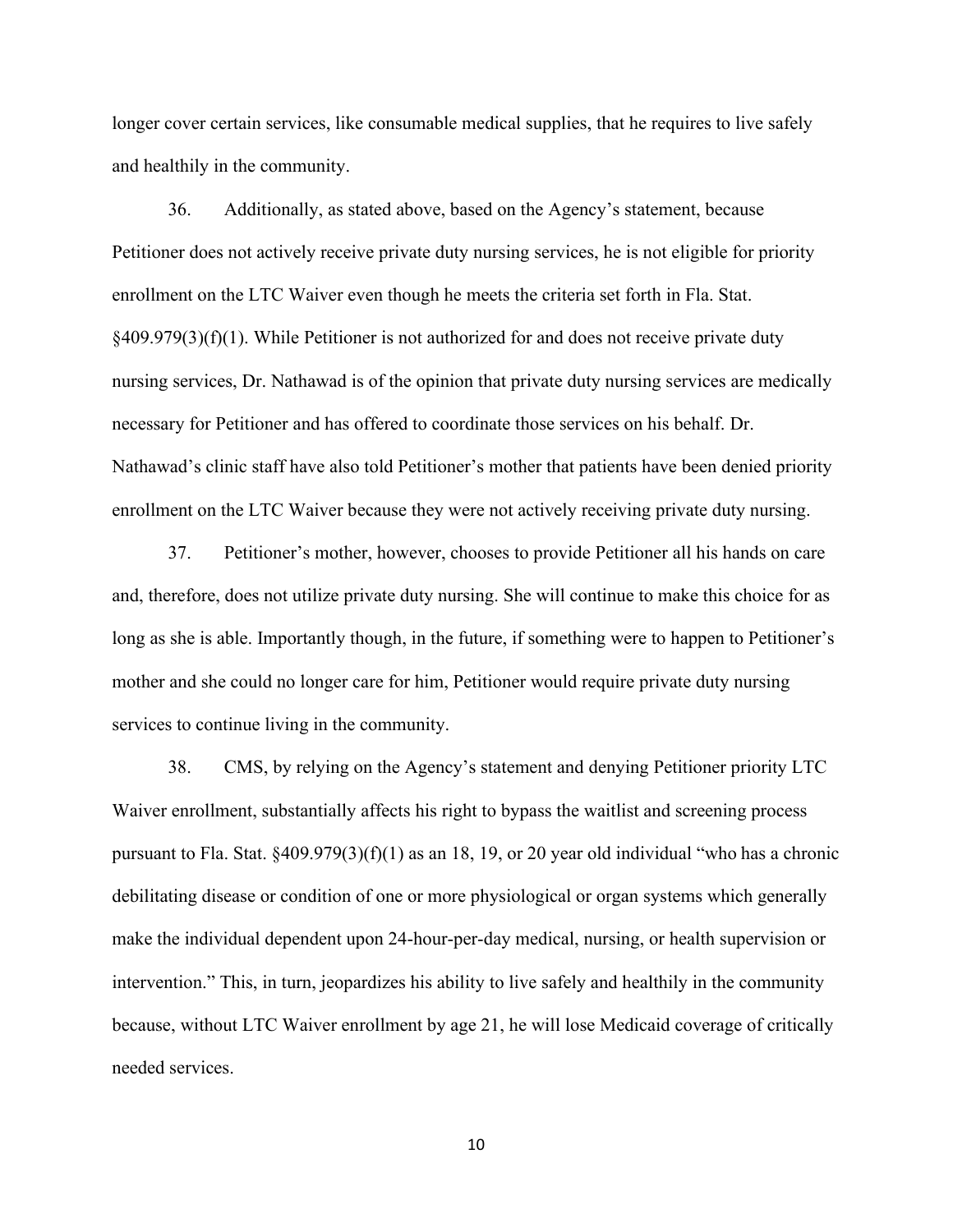#### B. Petitioner Disability Rights Florida

39. Any association or organization who demonstrates that many of its members stand to be or are affected by an unadopted rule can request that an Administrative Law Judge determine that the rule is an invalid exercise of delegated legislative authority pursuant to Fla. Stat. §§ 120.56(1) & (4). Petitioner, Disability Rights Florida, meets these criteria and has standing to bring this proceeding.

40. Disability Rights Florida is a private, not-for-profit organization that is the Florida's designated protection and advocacy (P&A) system. P&A systems are located in each state and U.S. territory and their purpose is to advocate for the protection of personal and civil rights of individuals with disabilities, including individuals with developmental disabilities.

41. Disability Rights Florida is designated by the state of Florida as Florida's P&A organization which includes the responsibility to carry out the mandates of the Developmental Disabilities Assistance and Bill of Rights Act of 2000 (the "Act"). *See* 45 C.F.R. §1326.20.

42. Pursuant to the Act and Florida's designation, Disability Rights Florida is authorized to "pursue legal, administrative, and other appropriate remedies or approaches to ensure the protection of, and advocacy for, the rights of individuals within the State who are or who may be eligible for treatment, services, or habilitation, or who are being considered for a change in living arrangements." 42 U.S.C. §15043(a)(2)(A)(i).

43. Furthermore, under federal law, Disability Rights Florida is required to establish an Annual Statement of Goals and Priorities which must be developed through formal public input. *See* 42 C.F.R. §§1326.22(c) & (d). As part of its current, 2018-2021 Strategic Long-Range Plan, Disability Rights Florida seeks to: "eliminate barriers to inclusion by increasing access to opportunities and independence for persons with disabilities." This includes the 2022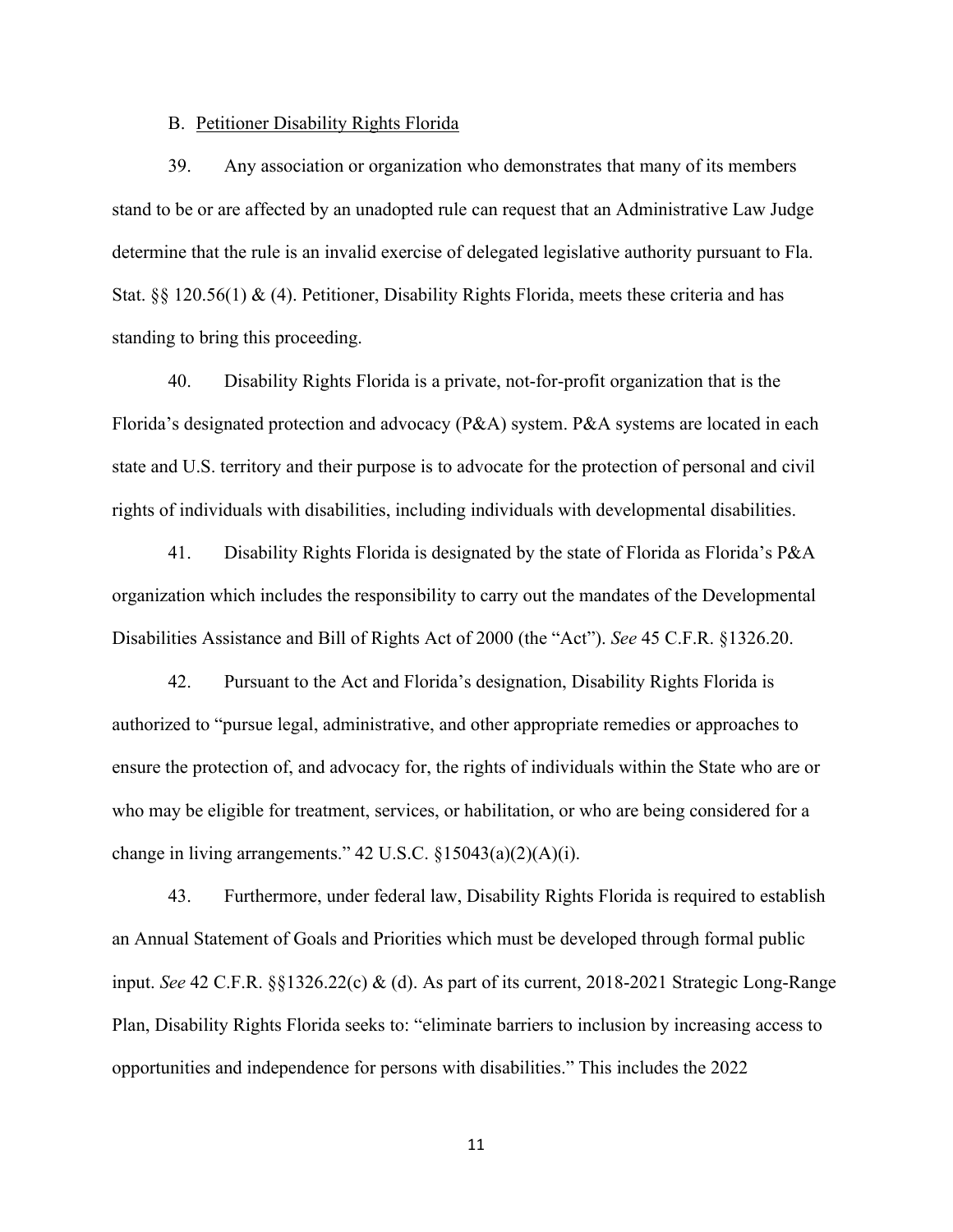organizational objective that "individuals with disabilities shall have access to long-term care programs that encourage individual choice and community-based service delivery."

44. Disability Rights Florida has a uniquely relevant interest in the subject matter of this action as the system statutorily enabled to pursue remedies on behalf of individuals with developmental disabilities. *Id.* 

45. Disability Rights Florida has standing to assert claims on behalf of its constituents via participation in this lawsuit, as many of its constituents are made up of Medicaid-eligible young adults with complex medical conditions in need of enrollment on to the LTC Medicaid Waiver.<sup>5</sup> In turn, all Medicaid eligible young adults with complex medical conditions in need of LTC Medicaid Waiver enrollment are constituents of Disability Rights Florida, an organization designated by federal and state law to advocate for these constituents, including advocacy related to their access to the LTC Medicaid Waiver.

46. The constituents of Disability Rights Florida, medically complex young adults in need of treatment, services, and habilitation offered by the LTC Medicaid Waiver, are substantially affected due to the Agency's statement that narrows the criteria for their priority enrollment on to that Waiver. Thus, the interest Disability Rights Florida seeks to protect as a Petitioner in this matter is germane to the organization's purpose.

47. Specific examples of Disability Rights Florida's advocacy on behalf of this group of constituents includes:

 $5$  Under the Act, the term "developmental disability" means a severe, chronic disability of an individual that— (i) is attributable to a mental or physical impairment or combination of mental and physical impairments; (ii) is manifested before the individual attains age 22; (iii) is likely to continue indefinitely; (iv) results in substantial functional limitations in 3 or more of the following areas of major life activity: (I) Self-care. (II) Receptive and expressive language. (III) Learning. (IV) Mobility. (V) Self-direction. (VI) Capacity for independent living. (VII) Economic self-sufficiency; and (v) reflects the individual's need for a combination and sequence of special, interdisciplinary, or generic services, individualized supports, or other forms of assistance that are of lifelong or extended duration and are individually planned and coordinated. 42 U.S.C. §15002(8). Medically complex young adults described at Fla. Stat. 409.979(3)(f)(1) fall under this definition of "developmental disability."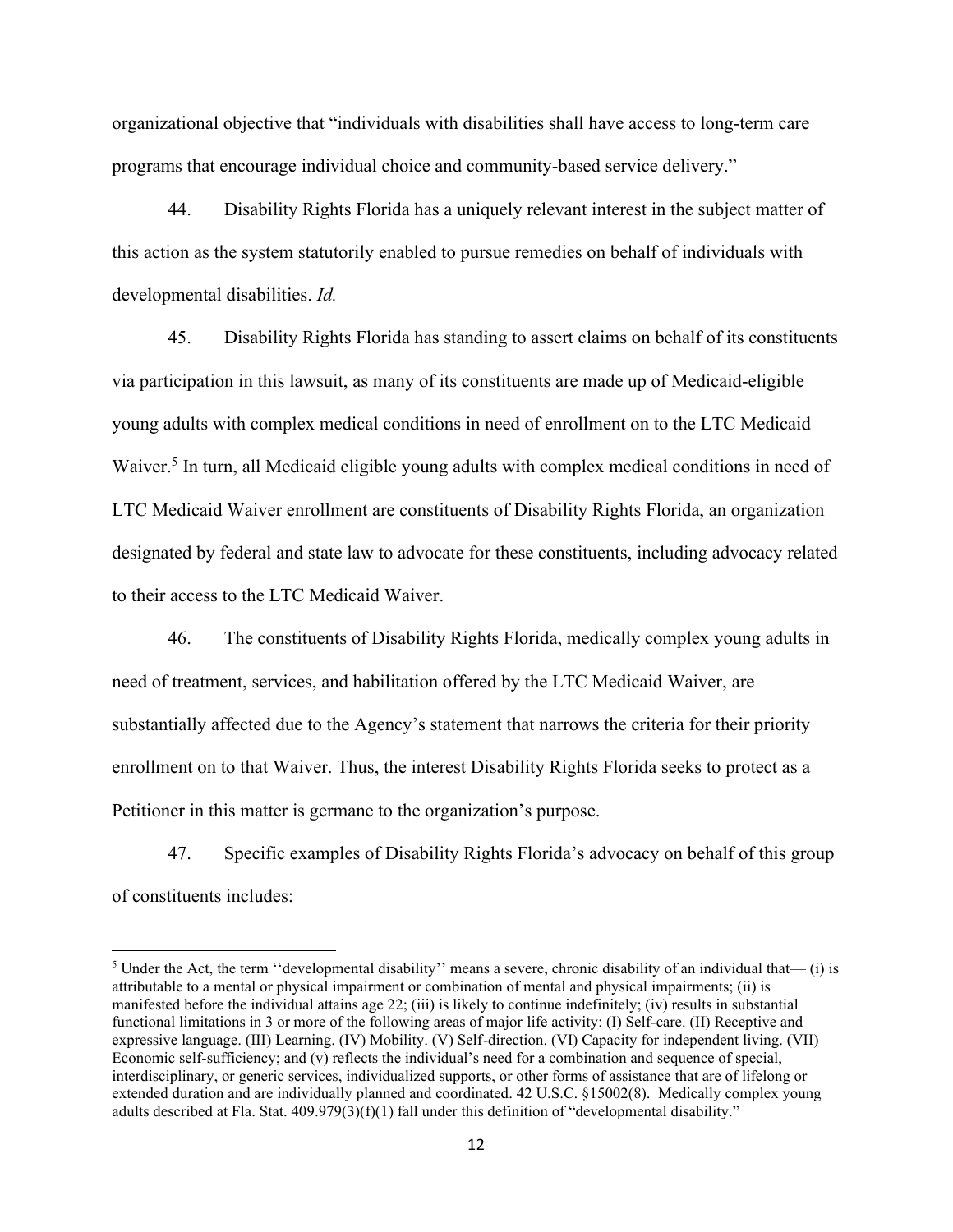- a. *Trautenberg v. Levine*, Case No. 1:06-CV-20695-Altonaga/Turnoff (S.D. Fla., March 20, 2006) (represented a 21-year-old medically complex young adult who lost access to Medicaid services necessary for him to live safely and healthily in the community because the state failed to transition him into an HCBS Medicaid Waiver).
- b. *U.S. v. Fla*., Case No. 0:13-CV-61576-WJZ (S.D. Fla., July 22, 2013) (sought to intervene as an organizational party to represent the rights of medically complex young adults who were denied Medicaid services necessary to live safely and healthily in the community and instead were institutionalized in skilled nursing facilities).
- c. Direct representation of individual client, K.M., against the Palm Beach County School District when K.M. lost critical Medicaid home health services necessary to remain integrated into the community and at school because K.M. turned 21 and the state failed to transition him into an HCBS Medicaid Waiver.

# **VI. Request for Relief**

48. Petitioner respectfully requests that an order be entered:

(A) Finding and declaring that the Agency statement meets the definition of a rule set forth at Fla. Stat. §120.52(16);

(B) Pursuant to Fla. Stat.  $\S$  120.56(1)(a) and 120.56(4), finding and declaring that the Agency's statement is an invalid exercise of delegated legislative authority as defined in Fla. Stat.  $\S$  120.52(8)(a), (c) & (e) because:

- i. The Agency materially failed to follow the applicable rulemaking procedures or requirements in violation of Fla. Stat. §120.54(1)-(3) in relying on the statement as an unadopted rule,
- ii. The Agency's statement, which meet the definition of a rule, enlarges, modifies, or contravenes the specific provisions of law, Fla. Stat.  $\S 409.979(3)(f)(1)$  it seeks to implement, and
- iii. The Agency's statement is arbitrary and capricious.

(C) Finding and declaring that the Agency's determination of Petitioner's substantial interests is based on that invalid exercise of delegated legislative authority;

(D) Awarding attorney's fees and costs to pursuant to Fla. Stat. §120.595(4); and

(E) Awarding any other appropriate relief.